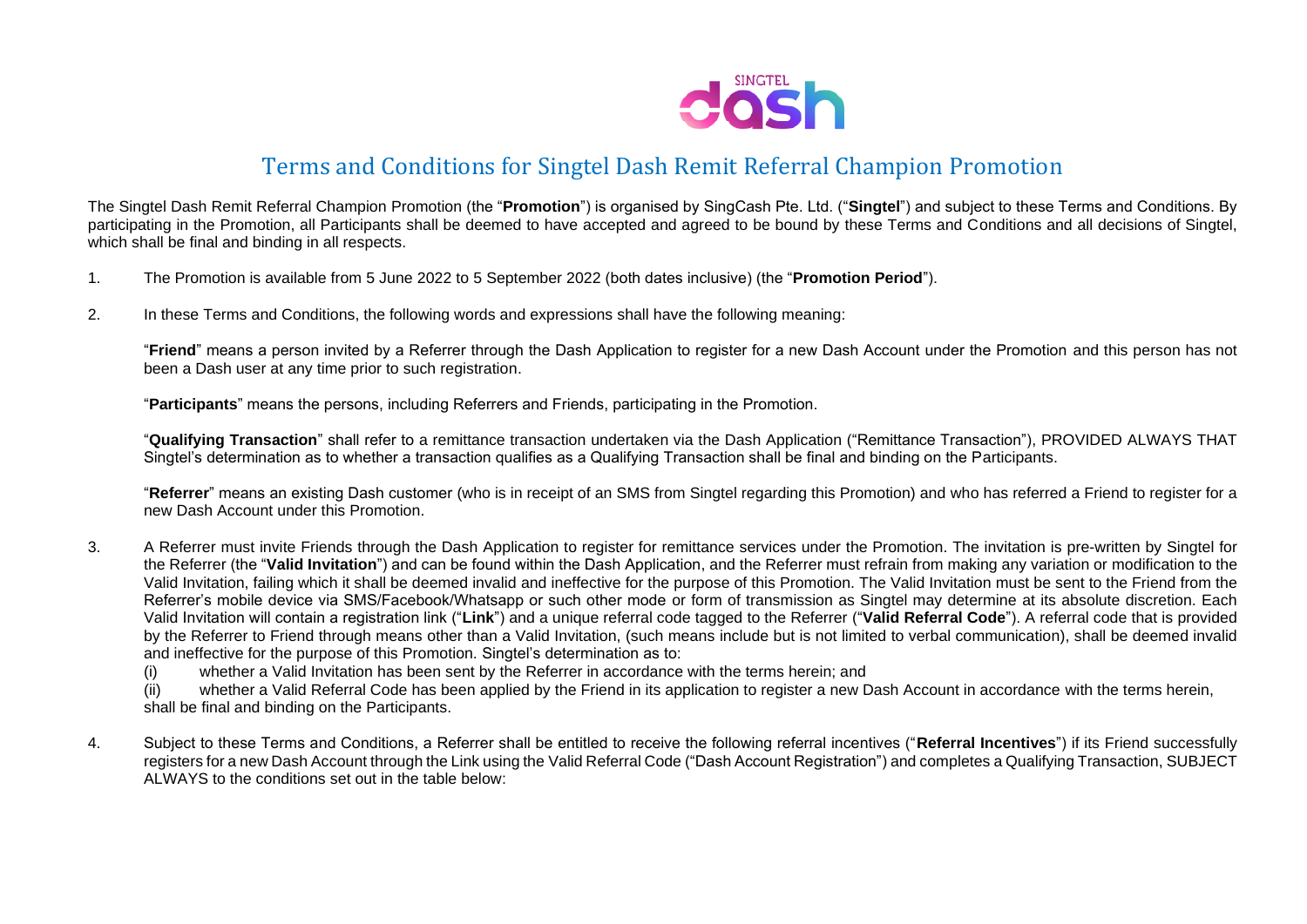

| <b>Details of Qualifying</b><br><b>Transaction</b>                                                                                                                                                                                                                                                                                                                        | Date of Qualifying<br>Transaction                                                         | <b>Total Number of Referrals for the</b><br><b>Promotion</b>                                                                                  | <b>Referral Incentive</b>                  |
|---------------------------------------------------------------------------------------------------------------------------------------------------------------------------------------------------------------------------------------------------------------------------------------------------------------------------------------------------------------------------|-------------------------------------------------------------------------------------------|-----------------------------------------------------------------------------------------------------------------------------------------------|--------------------------------------------|
| <b>The</b><br>The amount remitted is<br>minimum<br>οf<br>a<br>S\$100.00 excluding<br>be<br>transaction fees and<br>between<br>must be remitted in a<br>2022<br>lump sum and there<br>be<br>must<br>no<br>prior<br>Remittance<br>Transaction made by<br>the Friend whether with<br>the new Dash Account<br>another<br>Dash<br>or<br>Account (be it active or<br>otherwise) | Qualifying<br>Transaction<br>must<br>completed<br>May<br>29<br>and 3<br>July              | Upon completing three (3) referrals with<br>each Friend completing a successful Dash<br>Account Registration and a Qualifying<br>Transaction. | S\$5.00 Dash credits                       |
|                                                                                                                                                                                                                                                                                                                                                                           | 2022 (inclusive of<br>both dates) or such<br>later date as may be<br>permitted by Singtel | Upon completing six (6) referrals with each<br>Friend completing a successful Dash<br>Account Registration and a Qualifying<br>Transaction.   | S\$15.00 Dash credits.                     |
|                                                                                                                                                                                                                                                                                                                                                                           |                                                                                           | Upon completing nine (9) referrals with<br>each Friend completing a successful Dash<br>Account Registration and a Qualifying<br>Transaction.  | 2<br>tickets<br>the<br>to<br>Singapore Zoo |

PROVIDED ALWAYS THAT Singtel's determination as to:

- (i) whether a Qualifying Transaction has been successfully completed and if so, the date of its completion;
- (ii) the number of referrals made for the Promotion; and
- (iii) the Referral Incentive for which a Referrer is entitled,

shall be final and binding on the Participants.

- 5. To be eligible for the Promotion:
	- (a) Both the Referrer and Friend must have downloaded and must be using version 4.6 and above of the Dash application in sending any Invitation or making any Qualifying Transaction under this Promotion, as the case may be.
	- (b) The Dash Accounts of the Referrer and Friend must at all times be and remain valid and must not for any reason be terminated and/or suspended.
	- (c) The Referrer and Friend must comply at all times (including, but not limited to, in making the Qualifying Transaction) with the terms and conditions governing the use of Dash and the [General Terms and Conditions for Mobile Remittance \(Remittance Service\)](file:///C:/Users/p1320176/AppData/Local/Microsoft/Windows/INetCache/Content.Outlook/LBAJNANS/General%20Terms%20and%20Conditions%20for%20Mobile%20Remittance%20(Remittance%20Service)) (all of which may be accessed at https://www.dash.com.sg/terms).
	- (d) The Dash Remittance account of the Friend must at all times be and remain valid and must not for any reason be terminated and/or suspended.
	- (e) The Referrer must at all times comply with all applicable laws and regulations and Singtel's directions with regards to all r eferral activities;
	- (f) The Referrer shall strictly refrain from: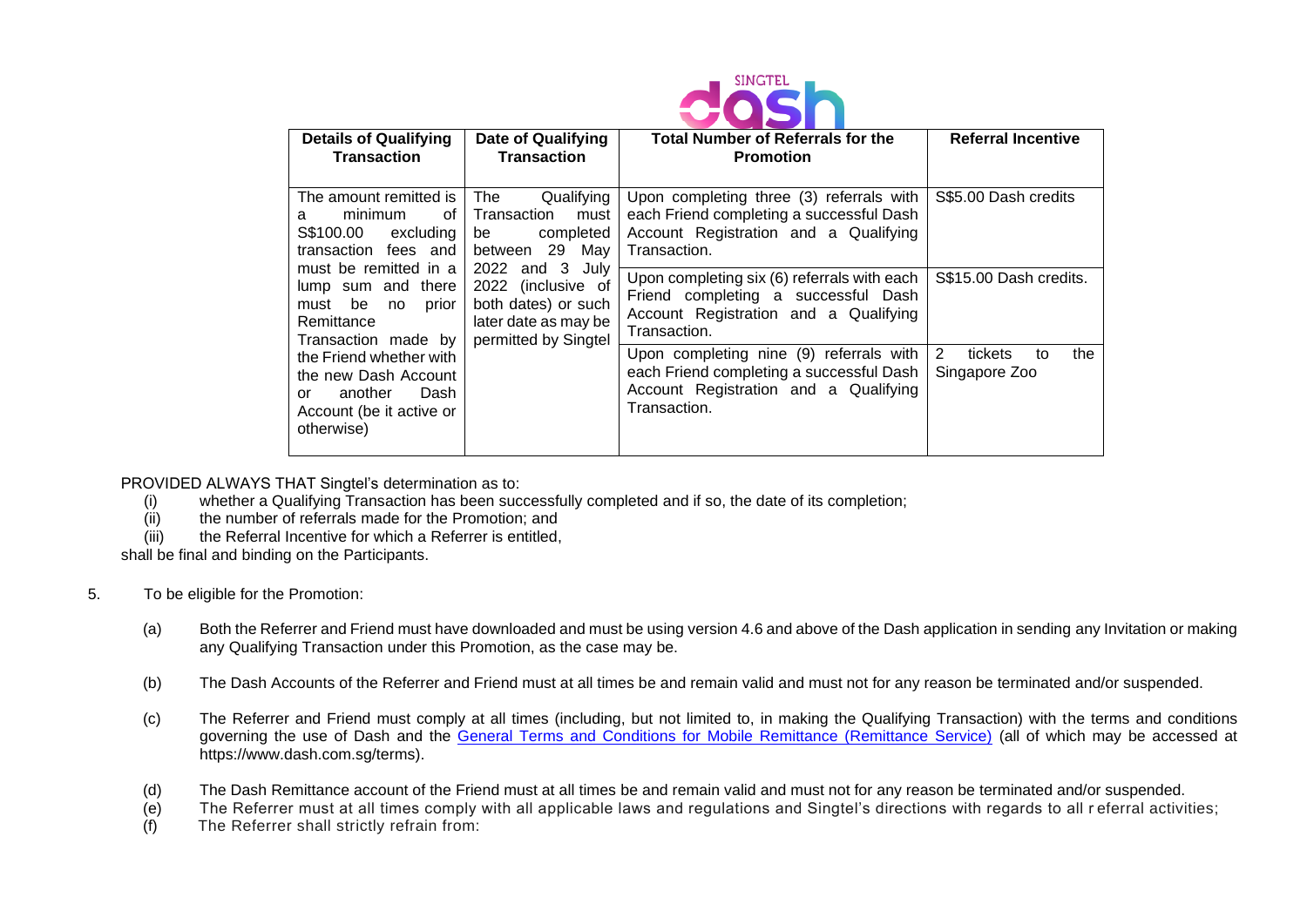

- i. making any representation, promise and/or giving any advice (financial, legal or otherwise) warranty, guarantee and/or assura nce, with regards to the Qualifying Transaction;
- ii. engaging in any conduct, act or omission that may be misleading, deceptive or that may improperly influence the Friend's decision to perform the Qualifying Transaction;
- iii. providing inaccurate, ambiguous or incomplete information regarding the Qualifying Transaction;
- iv. collecting, using and/or disclosing the Friend's personal data for purposes other than in connection with this Promotion. The Referrer shall secure the Friend's prior written consent to the collection and use of its personal information; and
- v. engaging in any conduct or act that promotes the personal interest of the Referrer to the detriment of the Friend.

Employees of the Singtel Group of Companies and any other parties who are directly involved in the Promotion may not, at the discretion of Singtel, be eligible to participate in the Promotion.

- 6. Singtel will endeavour to award the Referral Incentive to the successful Referrer within thirty (30) business day after the end of the Promotion Period, and certification by Singtel that all other pre-conditions have been satisfied or whenever Singtel deems fit.
- 7. Notwithstanding any provision in these Terms and Conditions:
	- (a) Singtel shall not be required to award the Referral Incentive or any part thereof to the Referrer in connection with these Terms and Conditions, if:
		- (i) at any time Singtel, at its sole and absolute discretion, suspects any fraud, collusion or other unlawful or illegal activity in relation to, and/or misuse of the Participant's Dash account;
		- (ii) the Participant's Dash account and/or the Participant's access to or use of Dash is for any reason terminated and/or suspended during the period from the date of commencement of the Promotion Period to the date on which Singtel awards the Referral Incentive pursuant to these Terms and Conditions (both dates inclusive) ("**Relevant Period**");
		- (iii) the Promotion is terminated at the sole discretion of Singtel at any time during the Relevant Period;
		- (iv) the phone number which is registered in respect of the Participant's Dash account is for any reason changed during the Relevant Period;
		- (v) the credit of the Dash credits will result in the Referrer's Dash account being in excess of the then prevailing maximum wallet limit; and/or
		- (vi) at any time Singtel, at its sole and absolute discretion, suspects or believes that the Participant is in breach of any applicable law, regulation and/or any of the terms herein.
	- 一 (b) The Referral Incentive or any part thereof that is not awarded for such reasons in (a) above shall be forfeited at the sole and absolute discretion of Singtel, and the Participants shall not be entitled to any compensation for the same.
		- (c) Singtel shall be entitled, at Singtel's sole and absolute discretion and without prior notice to the Participants, to remove from the Referrer, the Referral Incentive which has been awarded in connection with these Terms and Conditions (or any part thereof), if:
			- (i) such Referral Incentive has, in Singtel's sole opinion, been wrongly awarded for any reason whatsoever;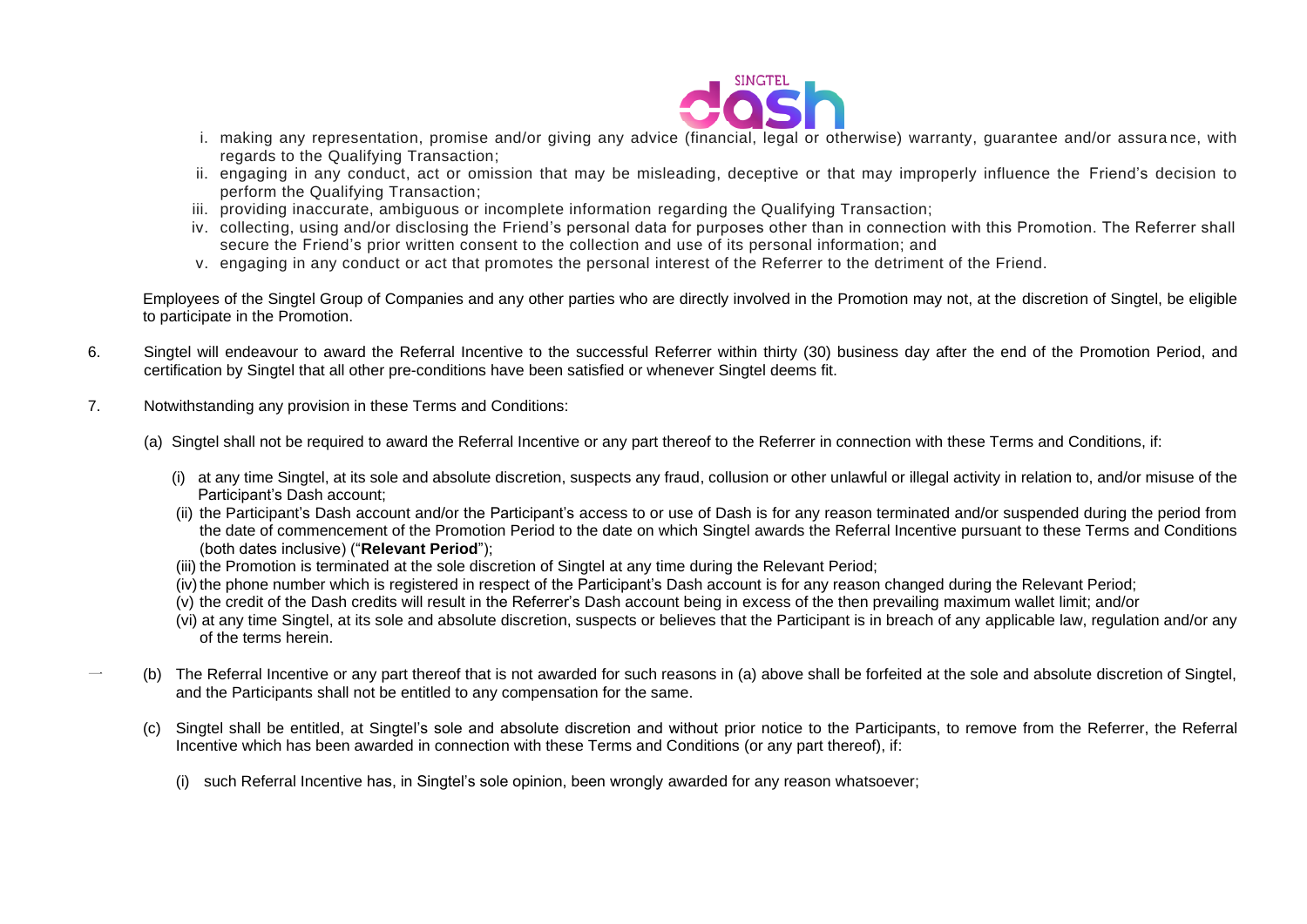

- (ii) at any time, Singtel reasonably believes that the Participant is involved in manipulating, rigging, abusing, cheating the underlying system or is otherwise engaged in any activity calculated to game the system or gain an unfair advantage; or
- (iii) there is a revocation, termination, cancellation, or reversal of the successful Qualifying Transaction or a refund is made to the Friend, subsequent to the completion of the Qualifying Transaction, for any reason whatsoever.

If Singtel is unable to remove the Referral Incentive, the sum equivalent to the Referral Incentive, which sum shall be determined by Singtel, shall be a debt that is forthwith due and payable by the Referrer to Singtel, and Singtel shall have a right of set off in respect of this debt.

- 8. The Referral Incentives are non-exchangeable for any other items.
- 9. Singtel further reserves the right, at its absolute discretion, to change or substitute the Referral Incentives and/or to increase or reduce the number of Participants for the Promotion.
- 10. For avoidance of doubt, Referral Incentives will only be payable to the Referrer whose Valid Referral Code has been applied during the registration of the Dash Account by the Friend. By applying the Valid Referral Code, the Friend confirms its acceptance of the Terms and Conditions of this Promotion.
- 11. The Referrer shall not make any changes or amendments to the Valid Invitation. Singtel shall not be liable to the Participant for any changes or amendments to the Valid Invitation made by the Referrer in breach of these Terms and Conditions.
- 12. Singtel reserves the right to terminate the Promotion in its entirety and/or to vary, amend, delete or supplement any of these Terms and Conditions, at any time, in its sole absolute discretion and without prior notice to the Participant. In the event of such termination or variation, Singtel may at its absolute discretion elect not to award the Referral Incentive in respect of the terminated or varied Promotion.
- 13. Notwithstanding any other provision of these Terms and Conditions, Singtel has the sole and absolute discretion to determine the eligibility of a Participant to enter and participate in this Promotion and the Participant's entitlement to the Referral Incentive. Singtel may at its sole and absolute discretion disallow or disqualify any persons from participating in the Promotion, and shall not be required to provide any reason or explanation for any of its determinations, decisions and opinions in this regard.
- 14. Singtel's decisions on all matters relating to or in connection with this Promotion and these Terms and Conditions shall be final including but not limited to its determination that all Referral Incentives have been exhausted. No appeal, correspondence or claims will be entertained.
- 15. Singtel shall not in any event be liable in any way to the Participant or any other person for any direct or indirect loss, liability, damages or expense whatsoever, howsoever arising, in connection with this Promotion (including, but not limited to, that arising from or in connection with any failure or delay by Singtel to award the Referral Incentive, or any part thereof, to the relevant Participant).
- 16. By participating in the Promotion, the Participants consent to Singtel's collection, holding, storage, use, processing, transfer, disclosure and/or reporting (whether directly or indirectly) to any relevant third party, including the Referrer and the Friend, of the Participants' personal data and/or information provided to Singtel, for the purposes of administration of the Promotion; and the Participants further consent and acknowledge that the Participants' personal data and/or information